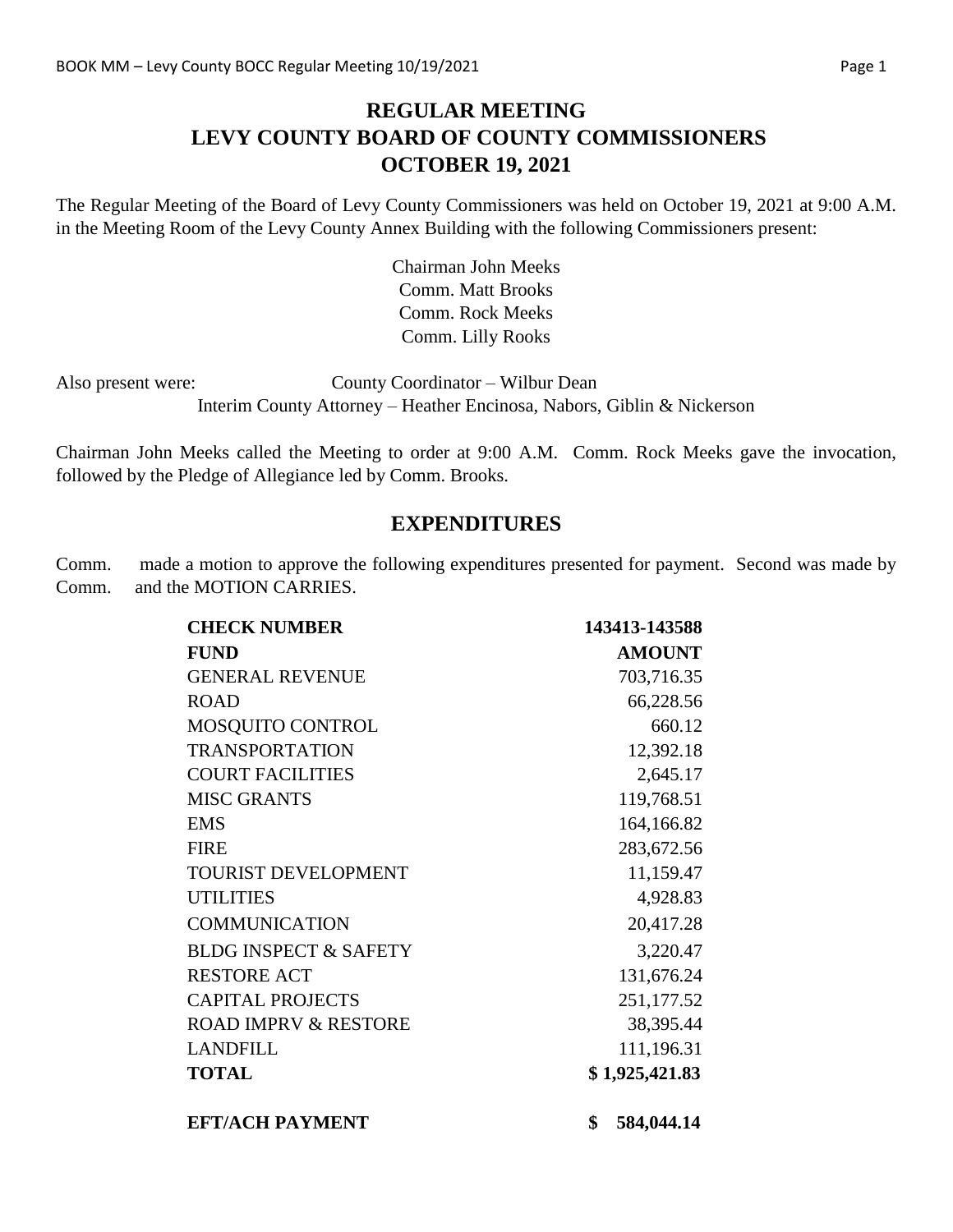## **MINUTES**

The minutes for the Regular/Budget Meeting held July 20, 2021 were presented for Board approval.

Comm. Brooks made a motion to approve the minutes for the Regular/Budget Meeting held July 20, 2021 as presented. Second was made by Comm. Rock Meeks and the MOTION CARRIES.

# **AGENDA ADDITIONS, DELETIONS, MODIFICATIONS**

Comm. Brooks made a motion to approve the agenda with the addition of recognition of Cleveland Griffin for his years of employment with the Road Department as he is retiring. Second was made by Comm. Rock Meeks and the MOTION CARRIES.

Comm. John Meeks read aloud the Obituary for John Kelly. Mr. Kelly had been a Firefighter, Paramedic and Registered Nurse. He was currently working as an EMT and Paramedic instructor at the College of Central Florida. He also served as a Paramedic and Field Training Officer for the Levy County Department of Public Safety.

# **PROCLAMATIONS/RECOGNITIONS**

- A. Recognition of Almarie Sheppard for going above and beyond her job duties, and for her loyal dedication to the Levy County Solid Waste Department and the citizens of Levy County.
- B. Recognizing David Peaton for 5 years of loyal and dedicated service to the citizens of Levy County serving as the Assistant Director to Emergency Management.
- C. Recognizing Cleveland Griffin for his years of loyal and dedicated service to the citizens of Levy County as he retires from the Road Department.

# **PUBLIC COMMENTS**

Comm. John Meeks read an email received from Johnny Mottford into public record. In the email, Mr. Mottford expressed his concern of Ordinance restrictions concerning building codes for accessory structures on property in addition to a home. Stacey Hectus spoke regarding this item.

A second email, from Holly Berry was read aloud by Comm. John Meeks concerning a previously approved Special Exception for outdoor commercial recreation. Ms. Berry inquired how many counts of forgiveness would be issued to the McCormick's for violation of the stipulations/restrictions. Stacey Hectus spoke regarding this item stating there had been an appeal to the Board's decision.

Renate Cannon spoke regarding the setbacks for property owners to place a structure/home.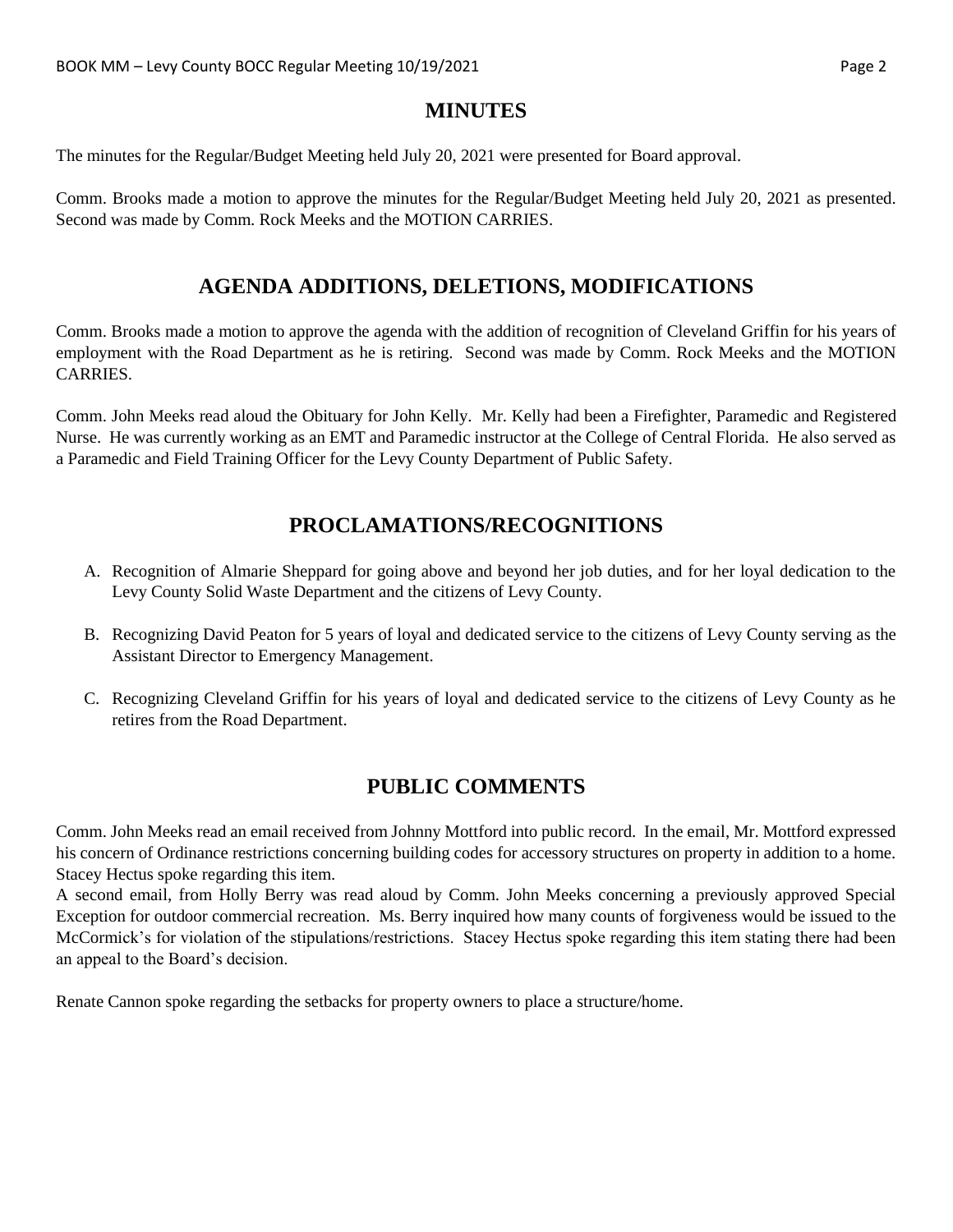# **PLANNING/ZONING**

#### Stacey Hectus, Director

Atty. Heather Encinosa swore in members of the audience who wished to speak regarding the item being presented. Comm. Cohn Meeks asked if any Commissioners had any ex-parte communication regarding this item. There were none.

A. Public Hearing – Requesting Board adoption of Ordinance No. 2021-013 as it relates to the "Property Rights Element" to be adopted and added to the Levy County Comprehensive Plan. Ms. Hectus read the Ordinance title into public record.

Comm. John Meeks asked if there was anyone in the audience wishing to speak regarding the item presented. There were none.

Comm. Brooks made a motion to adopt Ordinance 2021-013 as presented. Second was made by Comm. Rock Meeks and the MOTION CARRIES.

B. Public Hearing – Petitioning the Board, McMillen Surveying, representing John and Elizabeth Thibodeau requested Board approval of a Preliminary Plat to Re-Plat Tract 21 of Starting Point. Said parcel is located within Section 16 and 21, Township 14, Range 19 and has a zoning or ARR/Agricultural Rural Residential (10 ac minimum). Said parcel contains 24.275 acres. Proposed Re-plat will create two parcels consisting of 12.138 acres, more or less. Parcel number: 1801100000.

Comm. John Meeks asked if there was anyone in the audience wishing to speak regarding the item presented. There were none.

Comm. Rock Meeks made a motion to approve the Preliminary Plat requested by John and Elizabeth Thibodeau as requested. Second was made by Comm. Brooks and the MOTION CARRIES.

C. Public Hearing – Requesting Board approval of Petition No. PP 21-02; property owners Romain and Rachel Spell of R & R Acres, proposed subdivision is located in Section 7, Township 16, and Range 17. The property has a zoning of ARR/Agricultural Rural Residential (10 ac. Minimum). Said parcel contains 62.20 acres, more or less and proposed subdivision will create 5 lots containing 10+ ac. Parcel Number: 1436501600.

Comm. John Meeks asked if anyone in the audience wished to speak for or against the item as presented. There were none.

Comm. Rooks made a motion to approve Petition No. PP 21-02 as presented. Second was made by Comm. Rock Meeks and the MOTION CARRIES.

### **SUPERVISOR OF ELECTIONS**

Tammy Jones

Requesting Board approval of Resolution 2021-128, amending the final budget for FY 2020-2021 in the amount of \$34,437.

Comm. Brooks made a motion to approve Resolution 2021-128 as presented. Second was made by Comm. Rock Meeks and the MOTION CARRIES.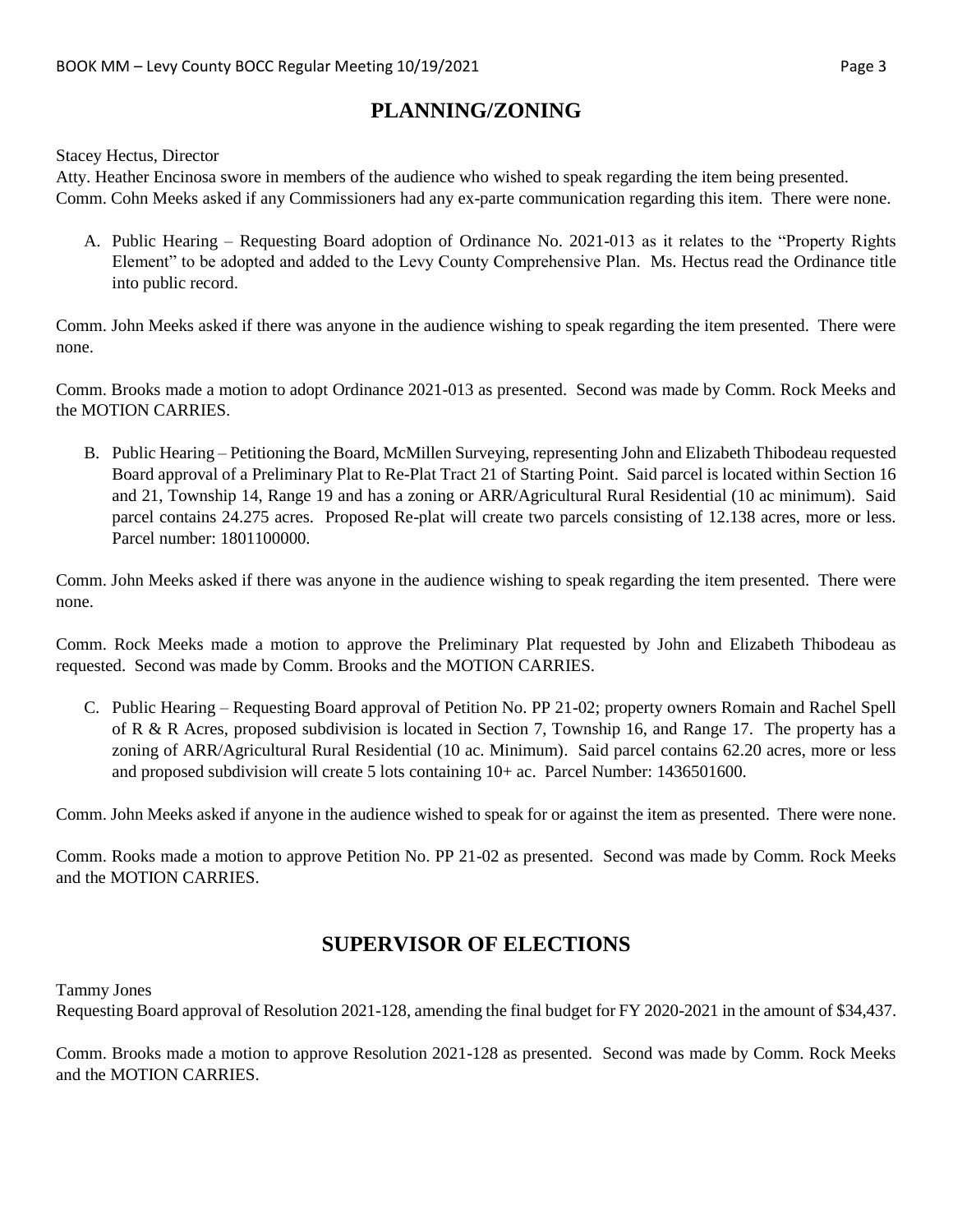### **CLERK OF COURT & COMPTROLLER**

Rob Boschen requested Board approval of Resolution 2021-130, amending the final budget in the amount of \$20,200 for FY 2020-2021 for the Boating Improvement Fund.

Comm. Brooks made a motion to approve Resolution 2021-130 as requested. Second was made by Comm. Rock Meeks and the MOTION CARRIRES.

### **PROPERTY APPRAISER**

Randy Rutter requested Board approval of the amendment to the BOCC budget in the amount of \$1,841 for FY 2021 recorded via meeting minutes.

Comm. Brooks made a motion to approve the budget amendment for the Property Appraiser's Office as requested. Second was made by Comm. Rock Meeks and the MOTION CARRIES.

# **DEPARTMENT REPORTS**

# **COUNTY COORDINATOR**

Wilbur Dean requested Board approval to waive the bid process, and approve the purchase of a Dragline for the Levy County Road Department in the amount of \$567,500 and authorize the Chairman to sign the Agreement. Jessie Durrance explained the item is an American Model 9225 Duty Cycle Crane s/n 8908AC3493 (refurbished) in the amount of \$567,500.

Comm. Rooks made a motion to approve the purchase of the Dragline as requested from Carol Green, DBA CDC&P as requested. Second was made by Comm. Brooks and the MOTION CARRIES.

# **EMERGENCY MANAGEMENT**

John MacDonald, Director

A. Requesting Board ratification of LSE Emergency Declarations 2021-121, 2021-122, 2021-126, and 2021-127.

Comm. Rooks made a motion to ratify LSE Emergency Declarations 2021-121, 2021-122, 2021-126, and 2021-127 as requested. Second was made by Comm. Rock Meeks and the MOTION CARRIES.

B. Mr. MacDonald provided an update to the Board on the Federal Emergency Management Agency (FEMA) formal approval of the Levy County Local Mitigation Strategy (LMS) plan.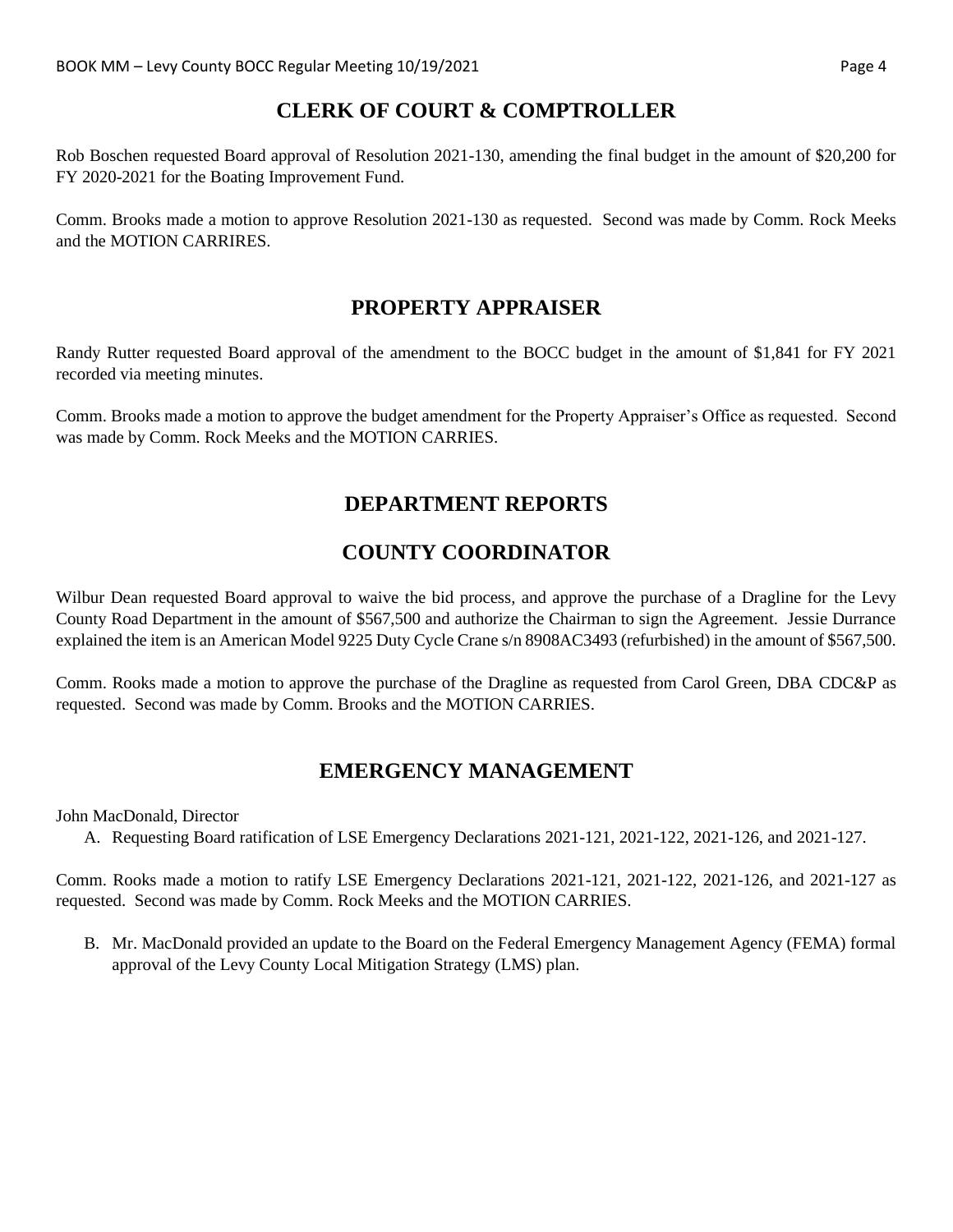#### **SOLID WASTE**

Rod Hastings, Administrative Director

A. Requesting Board approval of the 2021-2022 Small County Consolidated Grant Agreement for State Assistance and authorize the Chairman to sign the Agreement.

Comm. Brooks made a motion to approve the 2021-2022 Small County Consolidated Grant Agreement for State Assistance with the Chairman's signature on the Agreement as requested. Second was made by Comm. Rock Meeks and the MOTION CARRIES.

B. Presenting to the Board the Florida Department of Environmental Protection (DEP) Tire Amnesty Plan reimbursement program. Mr. Hastings stated a Waste Tire Amnesty Event has been scheduled for Saturday, April 9, 2022 from 8:00 A.M. – 5:00 P.M.

Comm. Rock Meeks made a motion to approve the DEP Tire Amnesty Plan reimbursement event as requested. Second was made by Comm. Brooks and the MOTION CARRIES.

Audience member Dana Sheffield spoke regarding this item.

C. Requesting Board approval of Resolution 2021-131 amending the Solid Waste in the amount of \$118,750 for the final budget for FY 21/22.

Comm. Brooks made a motion to approve Resolution 2021-131 as requested. Second was made by Comm. Rock Meeks and the MOTION CARRIES.

#### **PROCUREMENT**

Alicia Tretheway, Coordinator

A. Requesting Board approval of Resolution 2021-129 amending the final budget for FY 22 in the amount of \$200,000.

Comm. Brooks made a motion to approve Resolution 2021-129 as requested. Second was made by Comm. Rock Meeks and the MOTION CARRIES.

B. Mrs. Tretheway provided an update to the Board on the Courthouse Renovation Project.

Audience member, Terry Witt spoke regarding this item.

# **PUBLIC COMMENTS**

Sheriff McCallum spoke of a recent call from Wayne Burrell with Lighting Solutions regarding changing the light fixtures at the Jail, indicating they will be interested in working with the company to improve the lighting at the jail.

Sue Beaudette, Town of Bronson spoke of Beautify Bronson Day scheduled for this Saturday. She also reminded everyone the Levy County Veteran's Day Parade will take place in Bronson on November  $11<sup>th</sup>$  at 4:00 P.M.